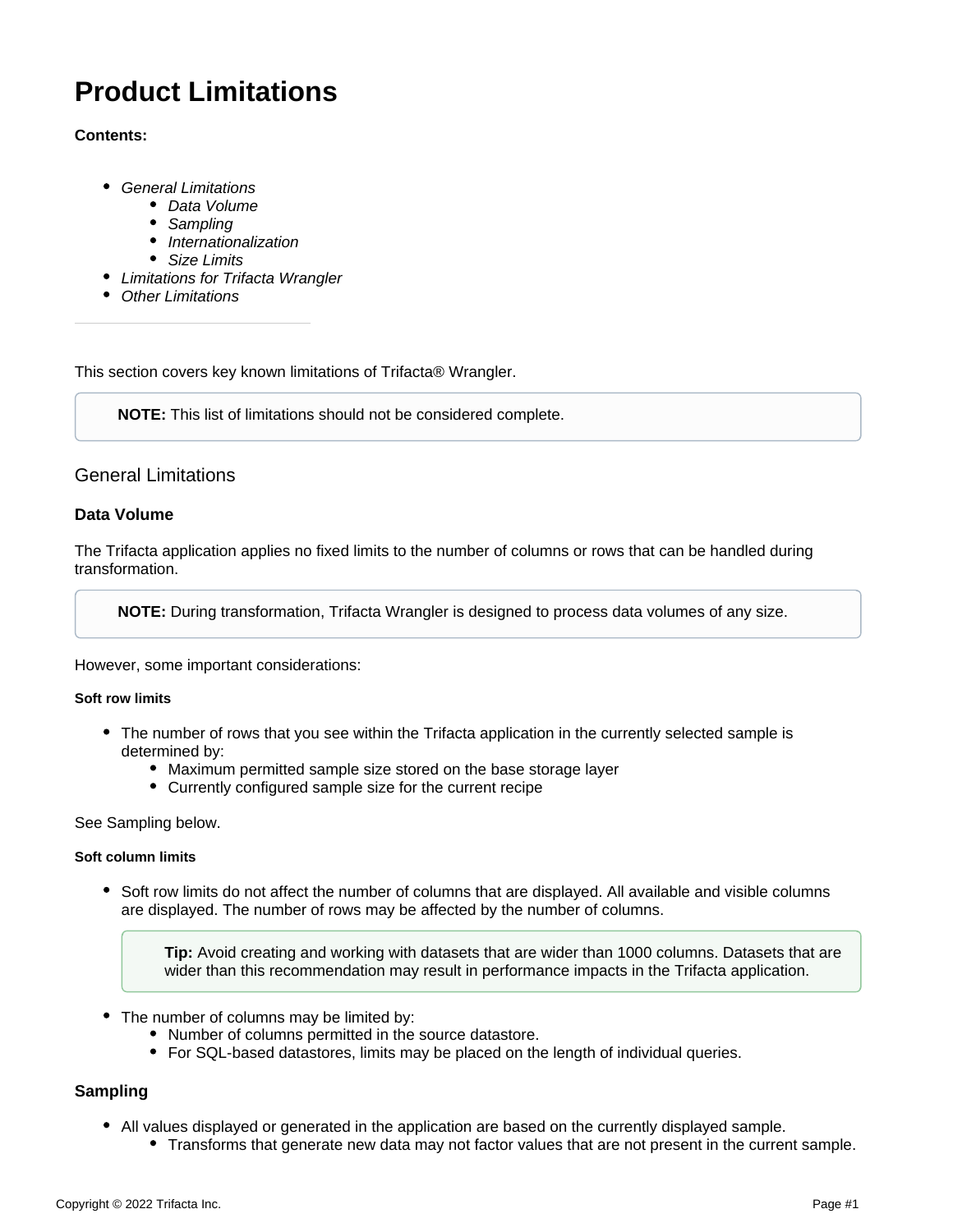- When the job is executed, transforms are applied across all rows and values in the source data.
- Transforms that make changes based on data values, such as header and valuestocols, will still be configured according to sample data at the time of that the step was added, instead at execution time. For example, all of the values detected in the sample are used to determine the columns of a valuestocols transform step based on the selected sample when the step was added.
- Random samples are derived from up to the first 1 GB of the source file.
	- Data from later parts of a multi-part file may not be included in the sample.

## <span id="page-1-0"></span>**Internationalization**

- The product supports a variety of global file encoding types for import.
- Within the application, UTF-8 encodings are displayed.
	- Limited set of characters allowed in column names.
	- Header does not support all UTF-8 characters.
	- Emoji are not supported in data wrangling operations.
	- Umlauts and other international characters are not supported when filtering datasets in browsers of external datastores.
- States and Zip Code Column Types and the corresponding maps in visual profiling apply only to the United States.
- UTF-8 is generated in output.
- UTF-32 encoding is not supported

**NOTE:** Some functions do not correctly account for multi-byte characters. Multi-byte metadata values may not be consistently managed.

# <span id="page-1-1"></span>**Size Limits**

#### **Upload File Size Limits**

• Maximum upload size for a file is 1 GB.

# <span id="page-1-2"></span>Limitations for Trifacta Wrangler

**NOTE:** Trifacta Wrangler is a free product that is not intended for production uses. High volume or complex transformations, such as lookups, unions, pivots, or joins may cause the application to crash. If you are encountering persistent issues with this free product, please contact your Trifacta representative.

- Connectivity to external datastores is not supported.
	- Integrations with backend data storage is not supported. All files must be uploaded and downloaded from the application.
	- Connectivity to relational sources is not supported.